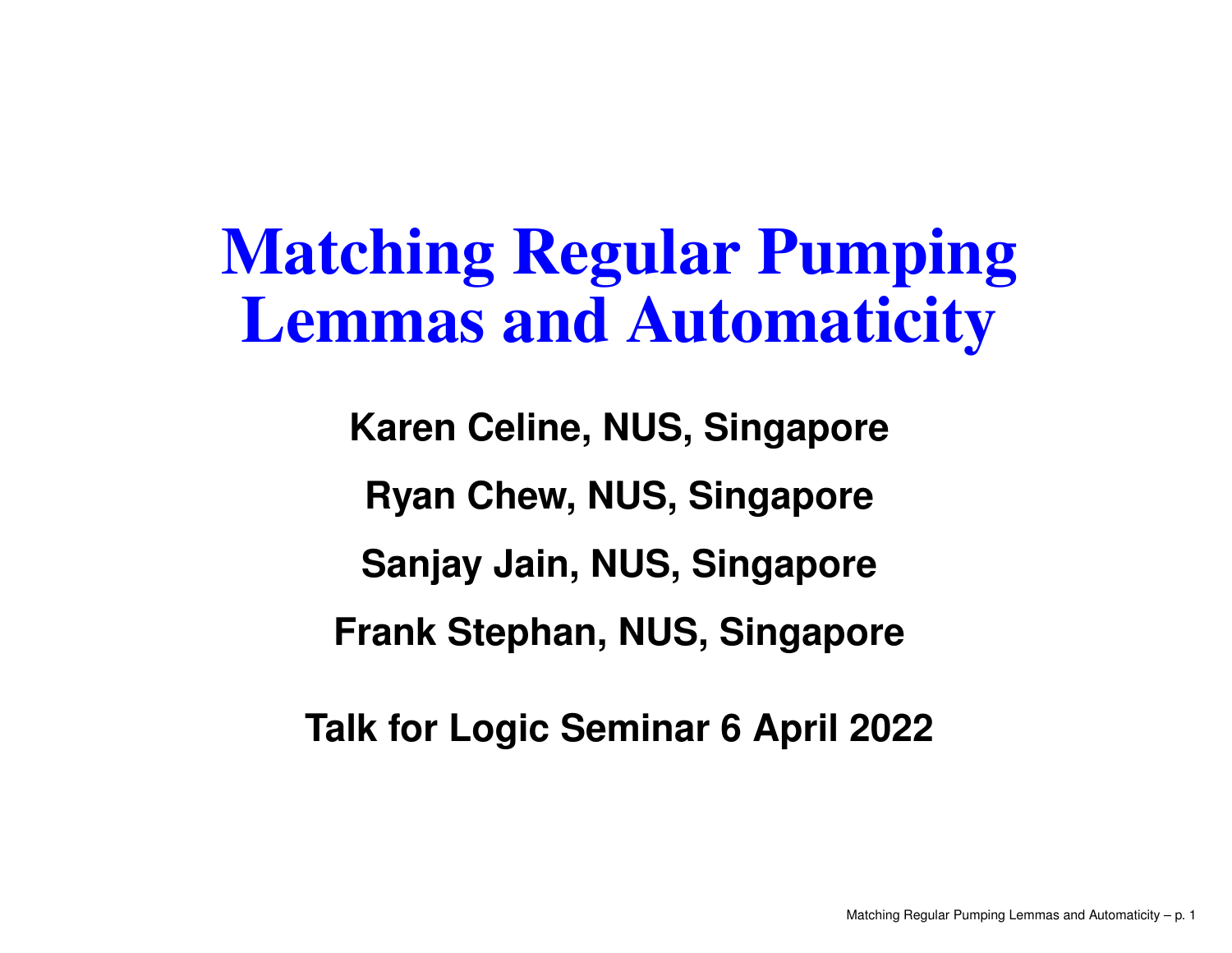## Introduction

Traditional Regular Pumping Lemma [Michael Rabin and Dana Scott 1959, Yehoshua Bar-Hillel, Micha Perles and Eli Schamir 1961]

Given a regular language L, there is a constant k such that for all words  ${\bf u}$  of at least length  ${\bf k}$ , one can split  ${\bf u}$  into  ${\bf x},{\bf y},{\bf z}$ such that  $\mathbf{y} \neq \varepsilon$ ,  $|\mathbf{xy}| \leq \mathbf{k}$  for all  $\mathbf{h} \in \mathbb{N}$ ,  $\mathbf{L}(\mathbf{u}) = \mathbf{L}(\mathbf{xy}^{\mathbf{h}}\mathbf{z})$ .

one-sided: Only **u** ∈ L are considered; two-sided: All u are considered.

The original formulation of the Pumping Lemma isone-sided.

Corollary (Weak Traditional Pumping Lemma) One can in the above the condition  $|{\bf x}{\bf y}|\leq{\bf k}$  replace by the weaker condition  $|{\bf x}\cdot {\bf k}|$ weaker condition  $|\mathbf{y}| \leq \mathbf{k}$ .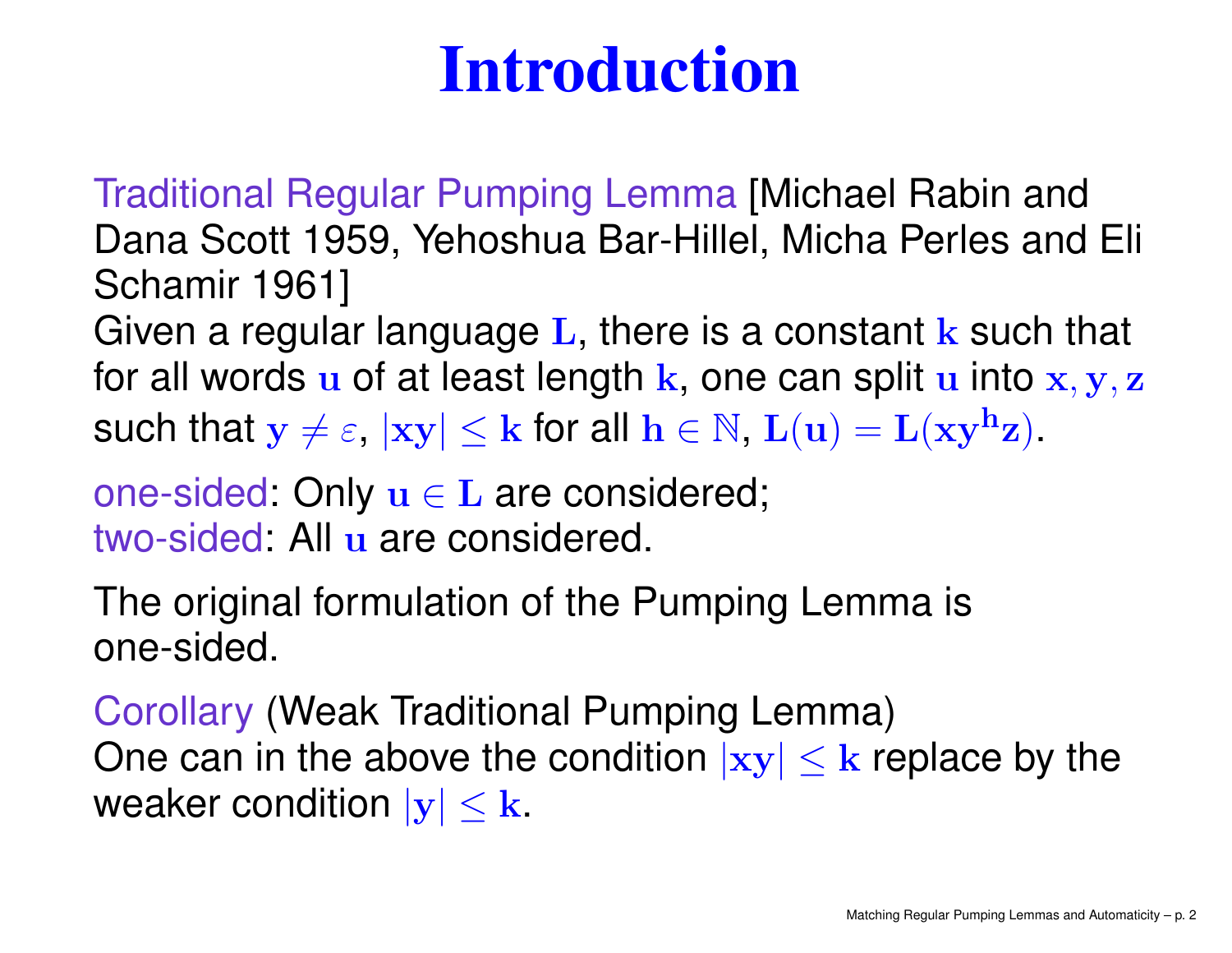# Example

Let  $\bf{H}$  be a nonregular subset of  $\{0,1,2\}^*$  and<br> $\bf{L} = \{0,1,2\}$   $\{0,1,2\}^*$  is  $\{2,10\}$  . Hence this  $\mathbf L$  $\mathbf{L} = \{0, 1, 22\} \cdot \{0, 1, 2\}^* \cup \{210\} \cdot \mathbf{H}$ . Now this language satisfies the two-sided pumping lemma but is not regular.

If a word  ${\bf u}$  starts with one of  ${\bf 0, 1, 20, 211, 212, 22}$  then pump the fourth symbol, which does not change the prefixand pumping lemma satisfied in this case.

If a word u starts with 210 and is in L then pump the first<br>symbol muscules device since 1 as first symbol and nume symbol, pumping down gives <sup>1</sup> as first symbol and pumpingup gives  ${\bf 22}$  as starting symbols, so  $\{{\bf 2}\}^* \cdot \{{\bf 10u}\} \subseteq {\bf L}.$ 

If a word u starts with 210 and is not in L then pump the<br>cases also websit we wanter down always we also atentics with second symbol, pumping down gives words starting with 20 which are not in L and pumping up gives words starting<br>with 211, Thus (2), (1)\* (2), a L with 211. Thus  $\{2\} \cdot \{1\}^* \cdot \{0\mathbf{u}\} \cap \mathbf{L} = \emptyset$ .

 $\mathrm{L} \cap \{210\} \cdot \{0,1,2\}^* = \{210\} \cdot \mathrm{H}$  is nonregular, so is  $\mathrm{L}$ .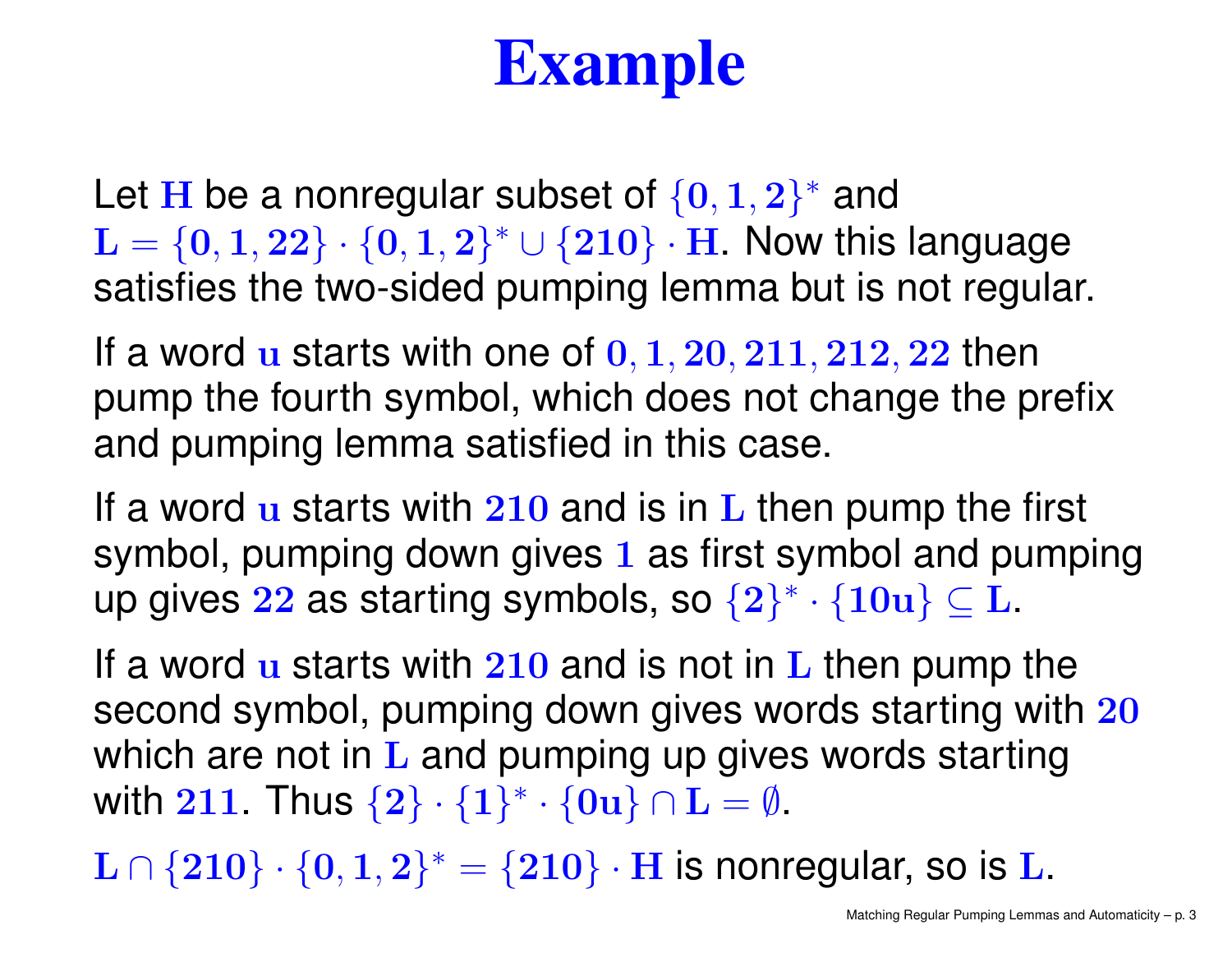# Matching Pumping Lemmas

Let  $\mathbf{L}_\mathbf{x}=$  Nerode investigated the derivatives and showed that <sup>a</sup> ${y : xy \in L}$  be the derivative of L at x. Myhill and language is regular iff it has exactly finitely many distinct derivatives.

A pumping lemma is matching iff exactly the regular languages satisfy its pumping condition and no otherlanguages do.

## Theorem [Jaffe 1978].

The following two-sided pumping lemma is matching: Thereis a constant  ${\bf k}$  such that all words  ${\bf u}$  with  $|{\bf u}|\geq {\bf k}$  can be<br>split into whith we cond  ${\bf L}$ split into  $\mathbf{x} \mathbf{y} \mathbf{z}$  with  $\mathbf{y} \neq \varepsilon$  and  $\mathbf{L}_{\mathbf{x} \mathbf{y} \mathbf{z}}$ = $\mathbf{L_{xy}}$  $\mathbf{h}_{\mathbf{Z}}$  $_{\mathbf{z}}$  for all  $\mathbf{h} \in \mathbb{N}$ .

This is <sup>a</sup> two-sided pumping lemma and the one-sided version only pumping the words inside the language is not matching, example is  $\mathbf{L} \cdot \{ \mathbf{3} \}$  for the  $\mathbf{L}$  from the previous<br>alide slide.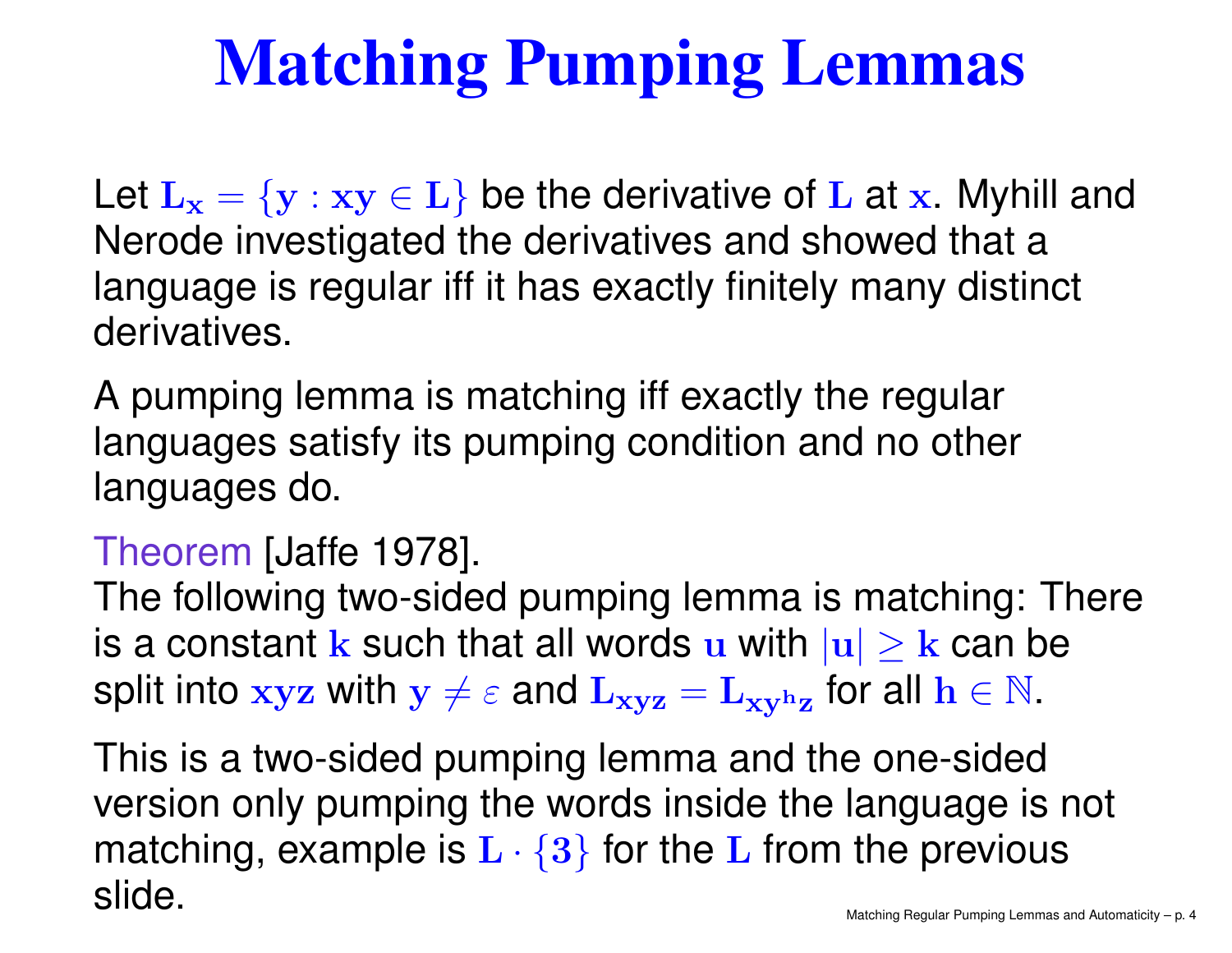## Proof of Jaffe's Pumping Lemma

If the dfa has  ${\bf k}$  states, then one can find among the first  $k+1$  states two states which are the same. So let x and xy n, be the parts of the word u read when reading these states. One can easily see that the state at the end after parsingxyderivatives  $\mathbf{L_{xy^hz}}$  and  $\mathbf{L_u}$  coincid  ${\bf h}$  $\frac{h}{Z}$  is the same as after parsing u and therefore the  $\mathbf{h}_{\mathbf{Z}}$  $_{\rm z}$  and  $\rm L_u$ u coincide.

For the other way round, note that one finds for each u of length  ${\bf k}$  or more a shorter  ${\bf v}$  with  ${\bf L_u}={\bf L_v}$  and thus derivatives equal to a derivative of a word  $\bf w$  with  $|{\bf w}|<{\bf k}.$  Se there are enly finitely many derivatives and the langua  $\frac{1}{\sqrt{2}}$  and thus all So there are only finitely many derivatives and the languageis regular.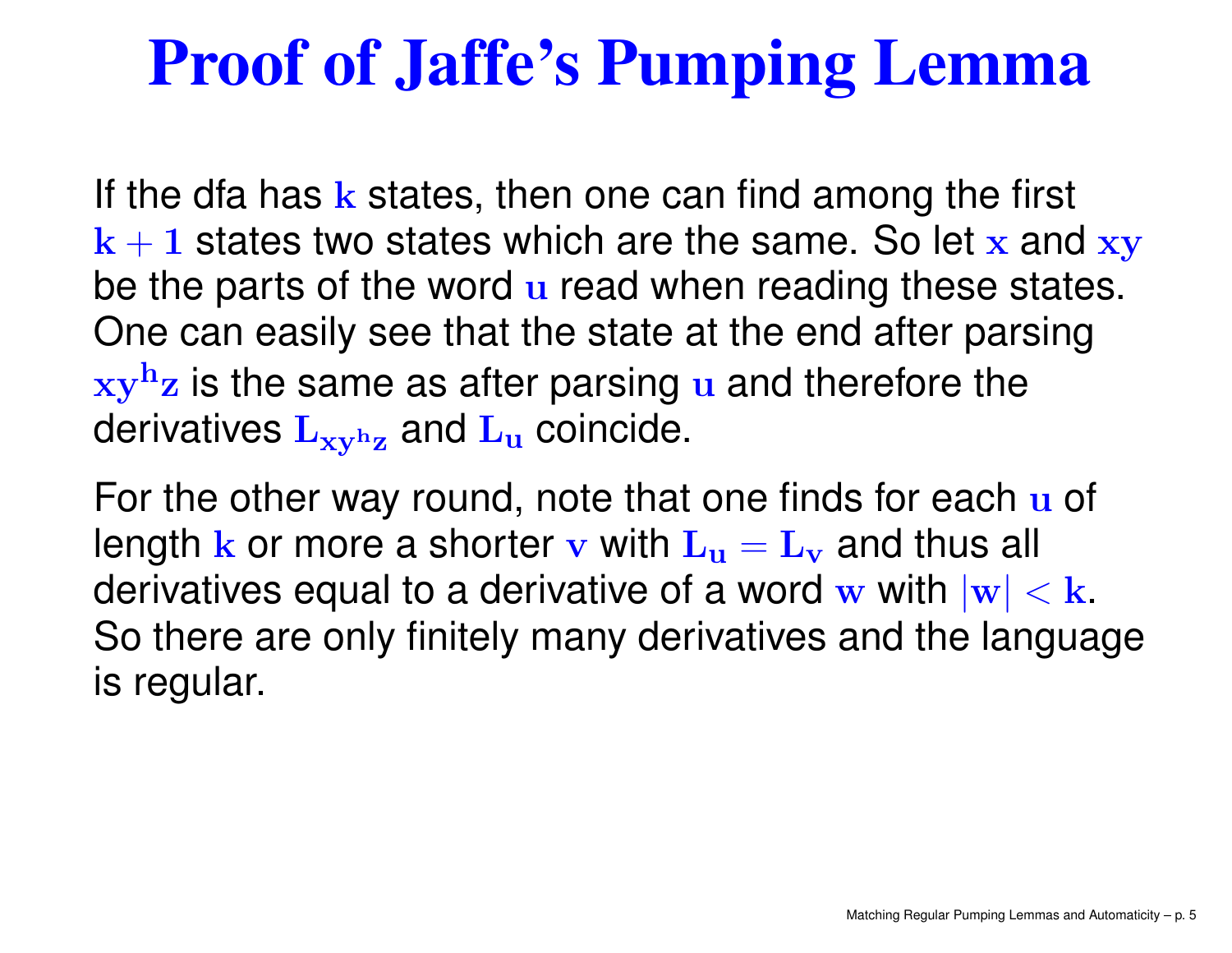# Block Pumping Lemma

There are constants  $k, h$  such that, given a word  $u$  of length at least  ${\mathbf h}$  (say in  $\{{\mathbf 0},1\}^*$ ) with exactly  ${\mathbf k}$  special symbols (say @) inserted such that between any two @ there is at<br>locat ane permal aumhel from see ane can delete all but ty least one normal symbol from  $\bf{u},$  one can delete all but two of the  $@{\bf s}$  from the word obtaining  $\mathbf{x}@{\bf y}@{\bf z}$  such that  $\mathbf{L}(\mathbf{x}\mathbf{y}\mathbf{z})=\mathbf{L}(\mathbf{x}\mathbf{y}^{\ell}% )\mathbf{z}^{\ell}$  ${}^{\ell}\mathbf{z})$  for all  $\ell.$ 

The weak block pumping lemma requires in addition that the first block border is before the beginning of the wordand the last one after the end of the word.

There are one-sided and two-sided versions of this blockpumping lemma and also its weak form.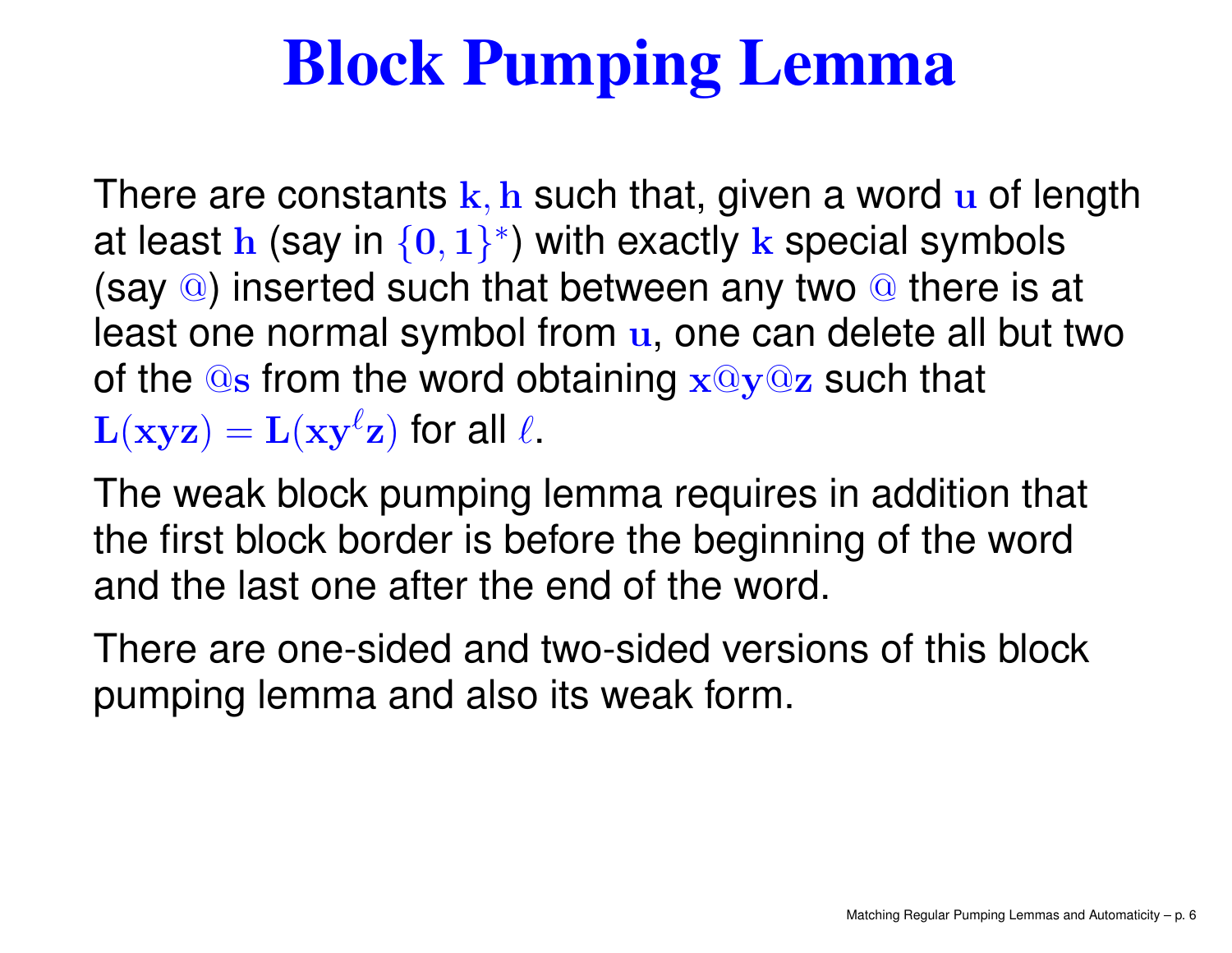# Block Pumping and Matching

Theorem [Ehrenfeucht, Parikh and Rozenberg 1981]<br>A language is requier iff it satisfies the two sided blo A language is regular iff it satisfies the two-sided block pumping lemma iff it satisfies the two-sided block pumping lemma with the extra condition that one only pumps down(omits  $\mathbf y) .$ 

## Theorem [Varricchio 1997]<br>A Ianguago is requier iff it :

A language is regular iff it satisfies the two-sided block pumping lemma with the additional constraint that one canonly pump up.

Example [Ehrenfeucht and Rozenberg 1983, Ross and Winklmann 1982]

The language of square-containing ternary words (of form $\mathbf{x}$ yyz with  $\mathbf{y}\neq\varepsilon)$  is not context-free. It satisfies those one-sided pumping lemmas which only allow to pump up.

Thus <sup>a</sup> matching pumping lemma must be two-sided orallow to pump down.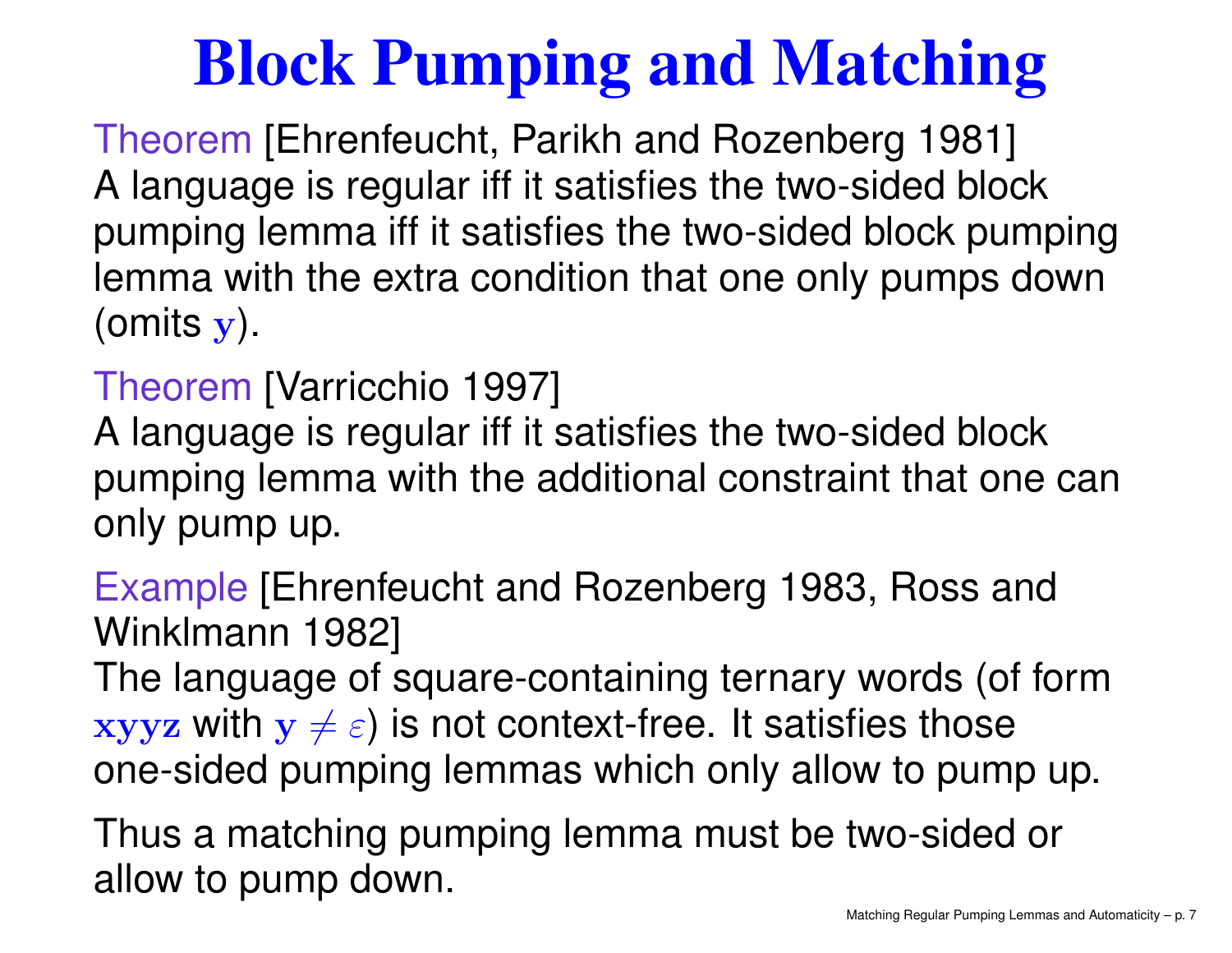# One-Sided Block Pumping

Example [Chak, Freivalds, Stephan and Tan 2016] The language of all binary words which are cube-containingor have a length which is not a power of 10 is one-sided block pumpable.

The language of all ternary words which are square-containing or have <sup>a</sup> length which is not <sup>a</sup> power of  ${\bf 10}$  is one-sided block pumpable.

Thus the one-sided block pumping lemma is not matching.

### Theorem

Only <sup>a</sup> subclass of the regular languages satisfies theone-sided block pumping lemma with constant  ${\bf k}=2$  and arbitrary **h**. These languages are unions of a finite set with sets of the form  $\{ {\bf w}\in \Upsilon^* : |{\bf w}|\geq {\bf h}\}$  where  $\Upsilon$  is a subset c  $\ket{\mathbf{w}} \geq \mathbf{h}$  where  $\mathbf{\Upsilon}$  is a subset of the alphabet.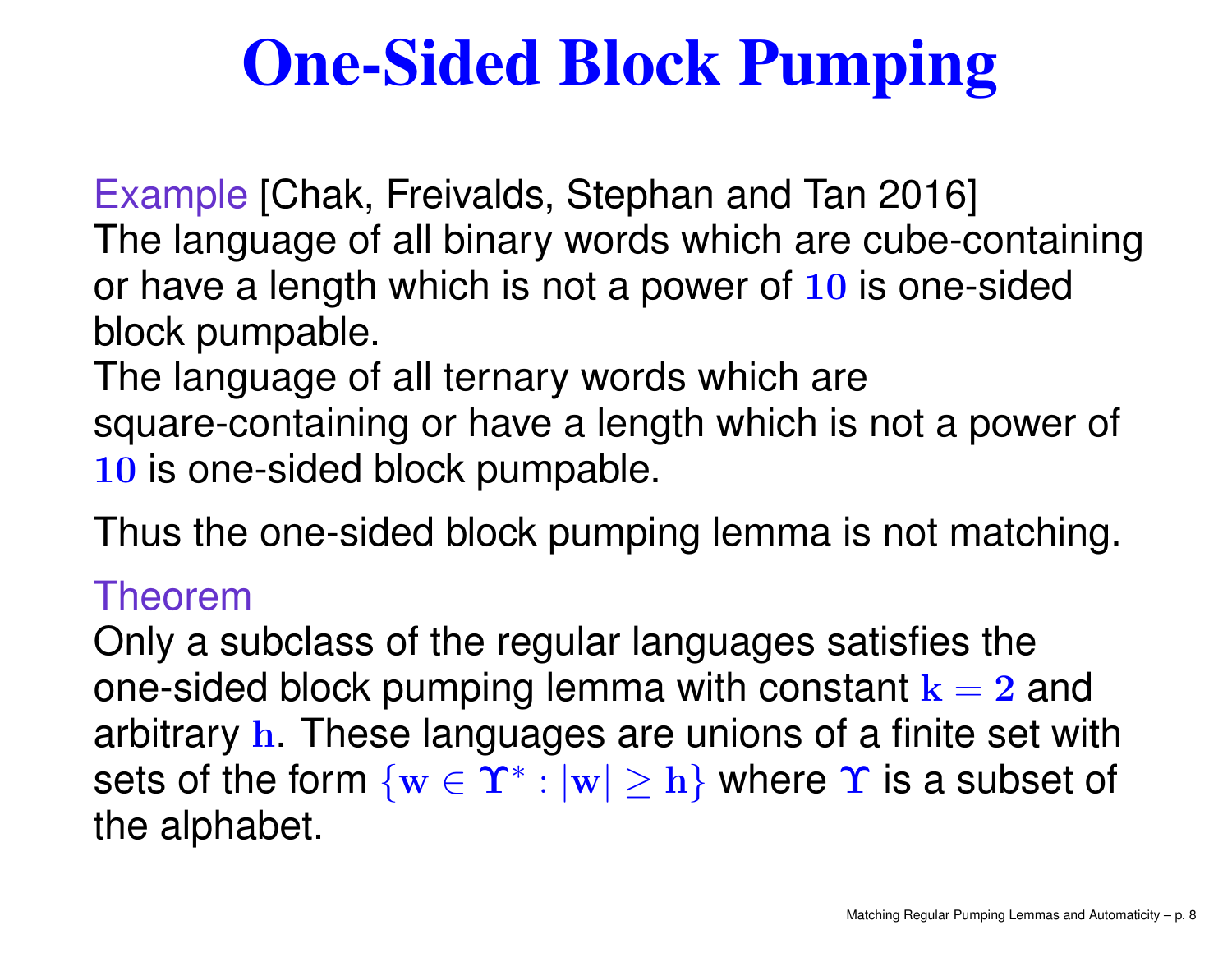# Computing the pump

An automatic function is <sup>a</sup> function recognised by <sup>a</sup> finite automaton which reads input and output synchronously, that is, each of them with one symbol per cycle with <sup>a</sup>special symbol for the case that input or output areexhausted.

So a pump inside a word, say 010011010, will be marked off by inserting @ at the beginning and end, the output is<br>then 01@0011@010 and the numn is 0011 then 01@0011@010 and the pump is 0011.

Thus one can simplify the concept of automatic function here with saying that an NFA goes over the word and is inspecial states while marking off the pump.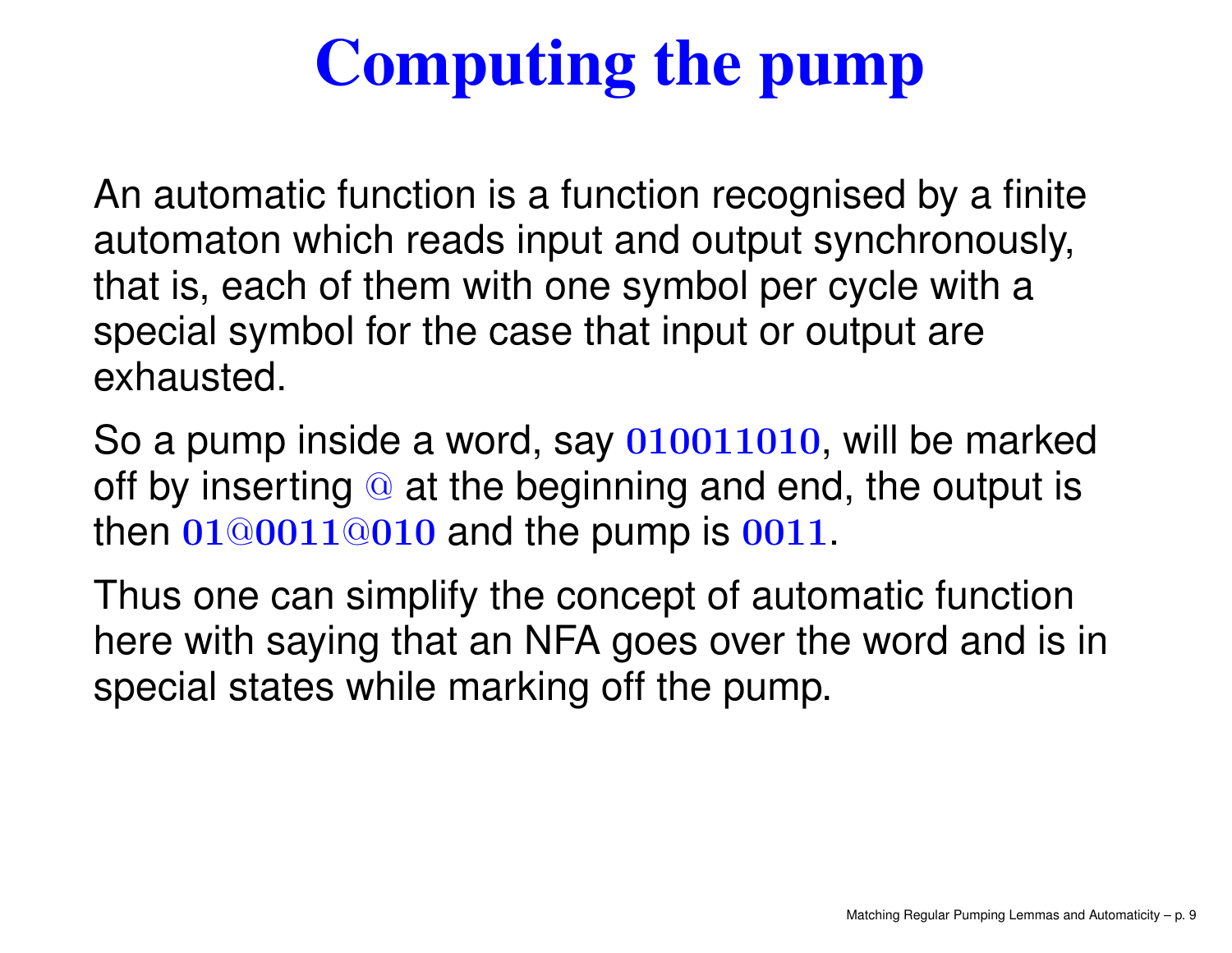## Regular Ogden's Lemma

Ogden's Lemma allows to mark some symbols by makingthem green. One could consider it as <sup>a</sup> game.

Ogden's Pumping Lemma for Regular LanguagesA language L satisfies the lemma iff there is a constant k<br>such that for averations to read and of which at least 1 such that for every input word w out of which at least k<br>symbols are groen, the word ean be split into x, x, z sur symbols are green, the word can be split into  $\mathbf{x}, \mathbf{y}, \mathbf{z}$  such that  ${\bf y}$  contains at least one and at most  ${\bf k}$  green symbols and  $\mathbf{L}(\mathbf{xyz}) = \mathbf{L}(\mathbf{xyh}$  $\mathbf{z})$  for all  $\mathbf{h}\in\mathbb{N}.$ 

Example. L is all binary words with an even number of 1.<br>Canadastic l Constant is  $\mathbf{k}=\mathbf{2}$ .

 $\sim$   $\sim$ If there is a green  $0$  in the input word then pump this  $0$  else there are two green 1 and pump an interval from one green 1 to the next 1 before or after it including the 0s in between. So 001001001 is mapped to 001@0@01001 and 0011001001 is mapped to 001@1001@001.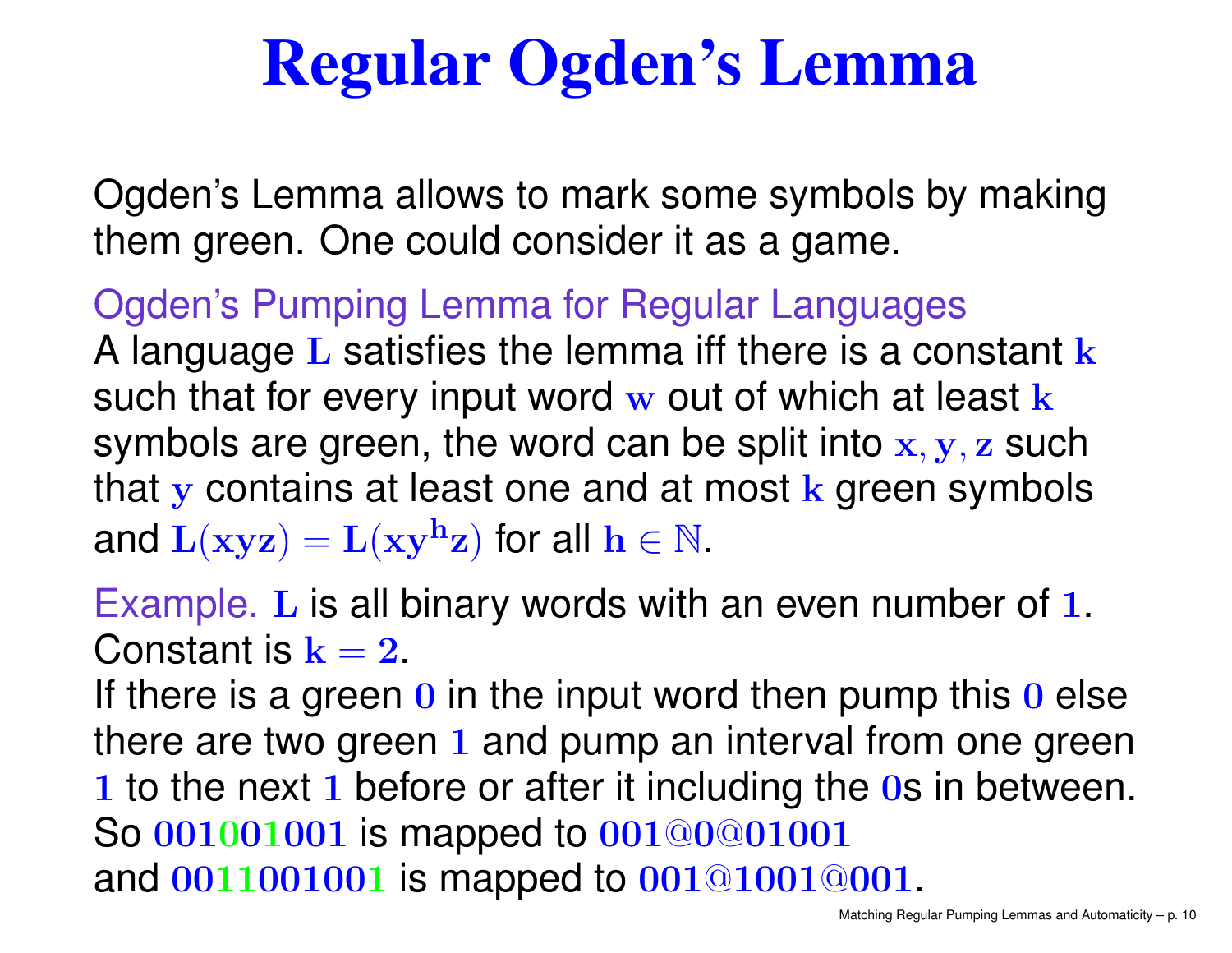## Two-Sided Automatic Ogden Lemma 1

#### Theorem

If a language L satisfies the two-sided automatic Ogden<br>Lemma them L is manular Lemma then  $\bf L$  is regular.

Proof. The nondeterministic algorithm just assumes that always the first  $k$  symbols are green and this type of input is enough to decide membership of L and it computes while processing the input word u from front to back with constant memory the output, such <sup>a</sup> model is equivalent to an NFA.

The memory consists of two words  $\mathbf{v}, \mathbf{w}$  of up to  $\mathbf{k}$  symbols<br>plus a symbol a plus a subset p of the state set  $\mathbf{N}$  of the plus a symbol a plus a subset p of the state-set N of the<br>NEA computing the nump plus another state s of N to tra NFA computing the pump plus another state s of N to track<br>the current pump the current pump.

The idea is to simulate <sup>a</sup> concatenated version of successive down-pumping of the input word until less thank symbols are left. The state of the matching Regular Pumping Lemmas and Automaticity – p. 11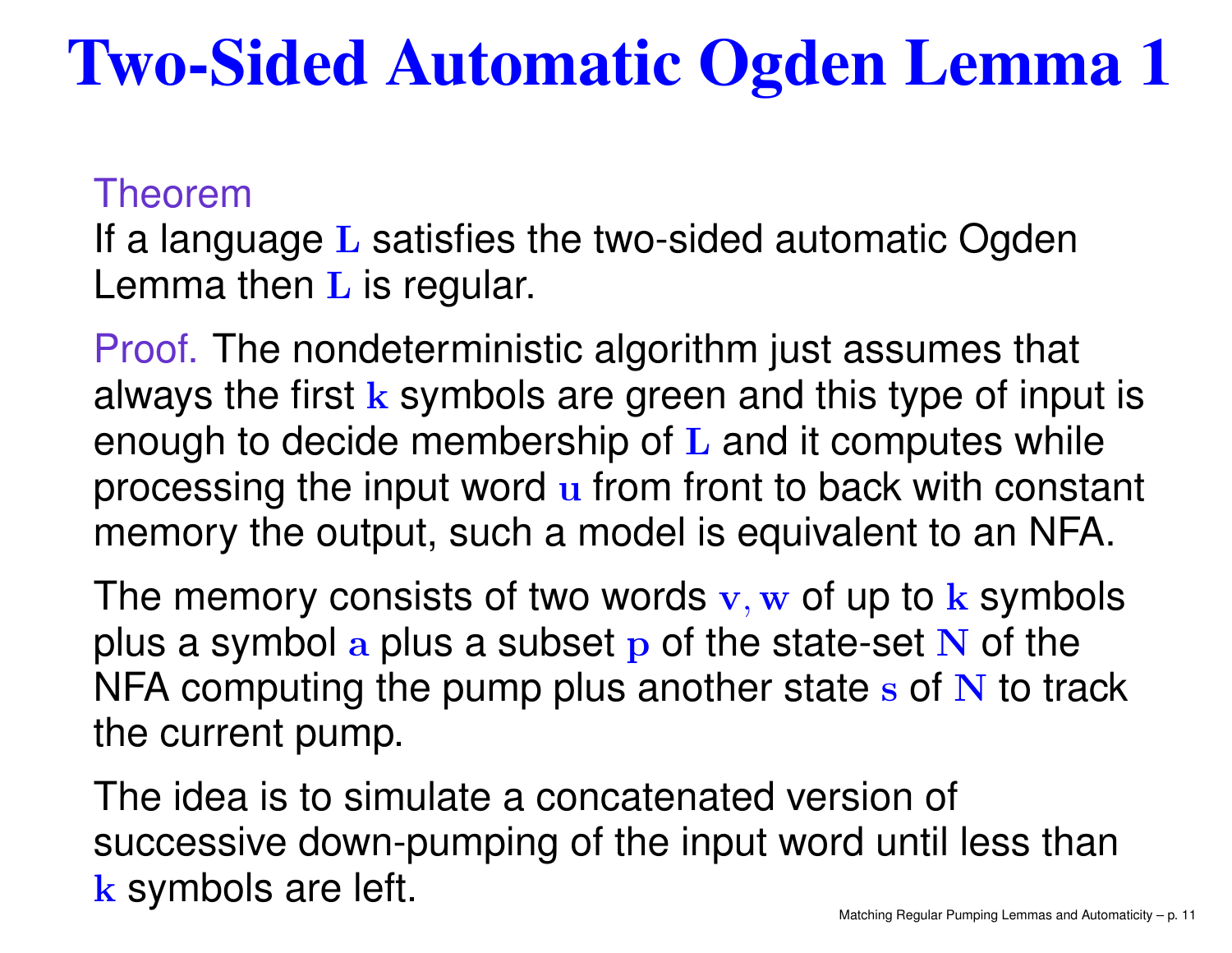## Two-Sided Automatic Ogden Lemma 2

### Nondetermistic Algorithm.

Whenever the state transition function  $\delta$  has choices, it nondeterministically picks one of the choices.

- 1. Initialise  $\mathbf{w}=\varepsilon$ ,  $\mathbf{p}=\emptyset$ ,  $\mathbf{s}=\text{startstate}$ .<br>2. If input is exhausted then sate 8 also
- 2. If input is exhausted then goto 8 else Read a.
- 3. Update  $\mathbf{s}=\delta(\mathbf{s},\mathbf{a})$ .
- $\sim$   $\sim$ 4. Update  $\bf{p}$  to  $\{\delta({\bf b},{\bf a}):{\bf b}\in{\bf p}\}$ .
- 5. If  $s$  says "a not part of pump" then  $w = wa$ .<br>6. If lead out then begin  $x = w + (a) \cdot \log x$ .
- ' 17 6. If  $|{\bf w}| = {\bf k}$  then begin  ${\bf p} = {\bf p} \cup \{ {\bf s} \}$ ; let  ${\bf s} = \delta({\bf startstate},{\bf w})$ ;  $\alpha$  makels of  $\alpha$  ofter romand of the letv be symbols of w after removal of those in the new
- pump (note that  $|\mathbf{v}|<\mathbf{k}$ ); let  $\mathbf{w}=$  $\mathbf v$ , end.
- 7. Goto 2.
- 8. If all states in p∪ {s} are accepting then output  $\mathbf{L}(\mathbf{w})$  else<br>reject esmputation reject computation.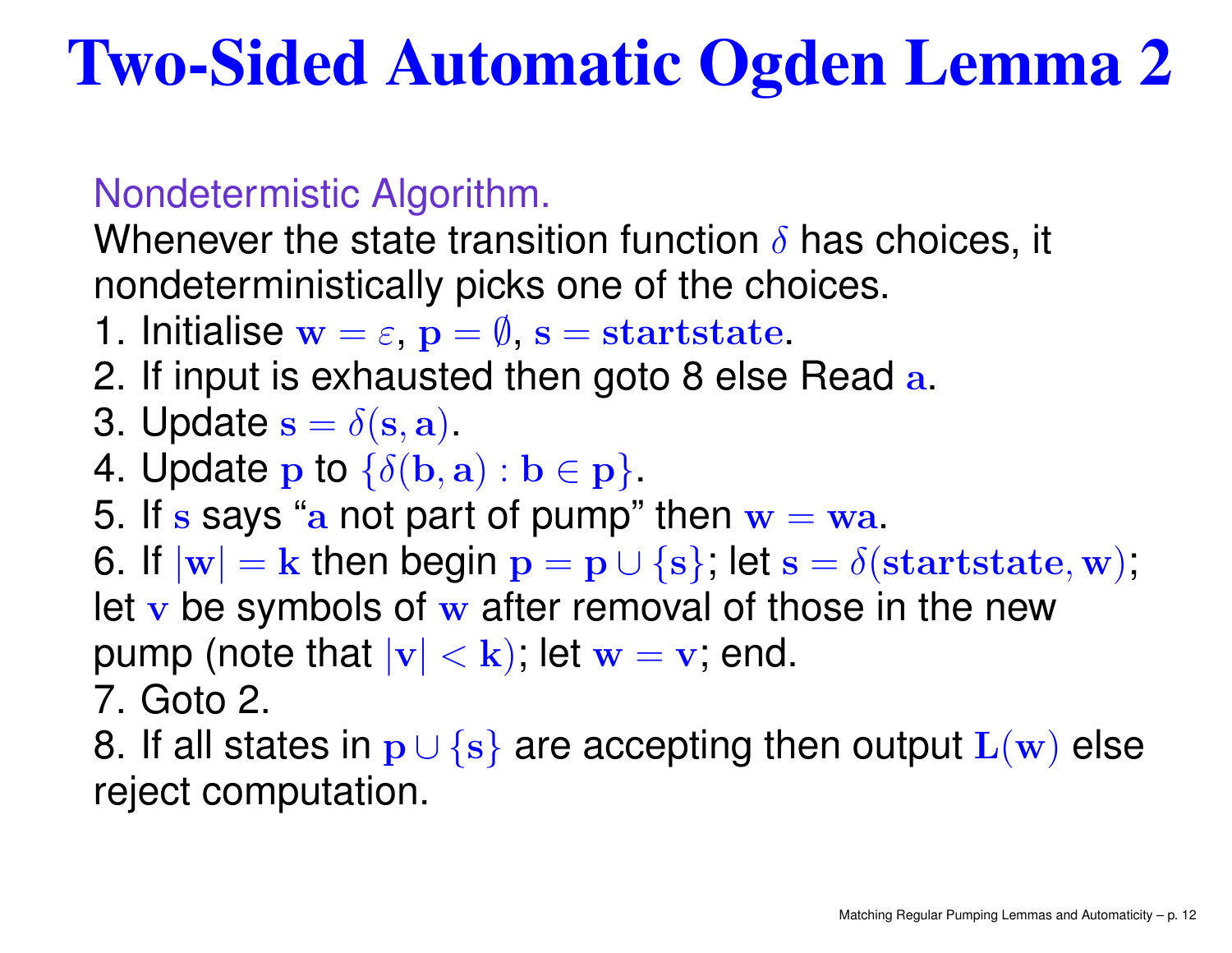# **Applications**

Above algorithm also works for two-sided traditional pumping lemma and two-sided weak block pumping lemma.

For the first, the pump is always among the first  ${\bf k}$  symbols and covered by above algorithm.

For the latter, one makes all blocks except the last one containing one symbol and then the pump is either <sup>a</sup> subset of the first k symbols or a tail starting somewhere among the first  ${\bf k}+{\bf 1}$  symbols until the end of the word. This is also<br>eavered by the above electition covered by the above algorithm.

### Theorem

Thus the automatic versions of the two-sided regularOgden's Pumping Lemma, the two-sided traditional pumping lemma and the two-sided weak block pumpinglemma are all matching.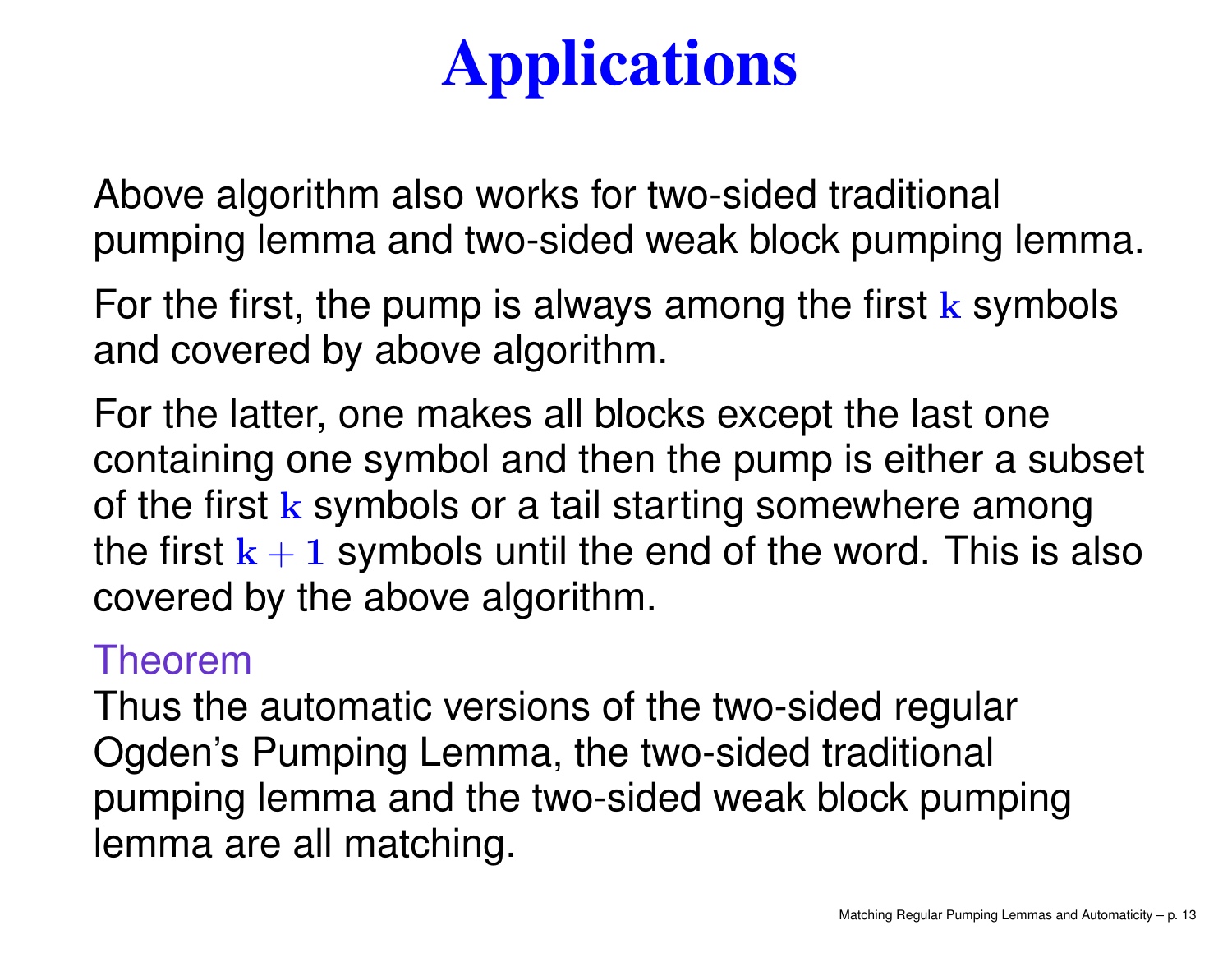## Regular Ogden Lemma 1

### **Proposition**

Let  $f(x)$  be the number of 1 minus the number of 0 in the word  $\mathbf{x}$  and  $\mathbf{L} = \{\mathbf{x} \in \{0,1,\ldots\}^*: \mathbf{f}(\mathbf{x}) = \mathbf{0}\}.$  Now L satis the two-sided regular Ogden Lemma.  $\{ \mathbf{x} \in \{ \mathbf{0}, \mathbf{1}, \ldots \}^* \}$  $*$  :  $f(x) = 0$ }. Now L satisfies

Proof. The constant is 2 Given a word u with at least two green characters, one splits the word into blocks such that each block contains exactly one green letter. Now onetakes the first option which applies:

If there is a block  ${\bf y}$  with  ${\bf f}({\bf y})={\bf 0}$  then one pumps this block. the contract of the contract of the contract of the Pumping a balanced word does not change membership in  ${\bf L}$ as  $\rm f(xy^k$  $(\mathbf{z}) = \mathbf{f}(\mathbf{x} \mathbf{y} \mathbf{z})$  for all  $\mathbf{k} \in \mathbb{N}$ .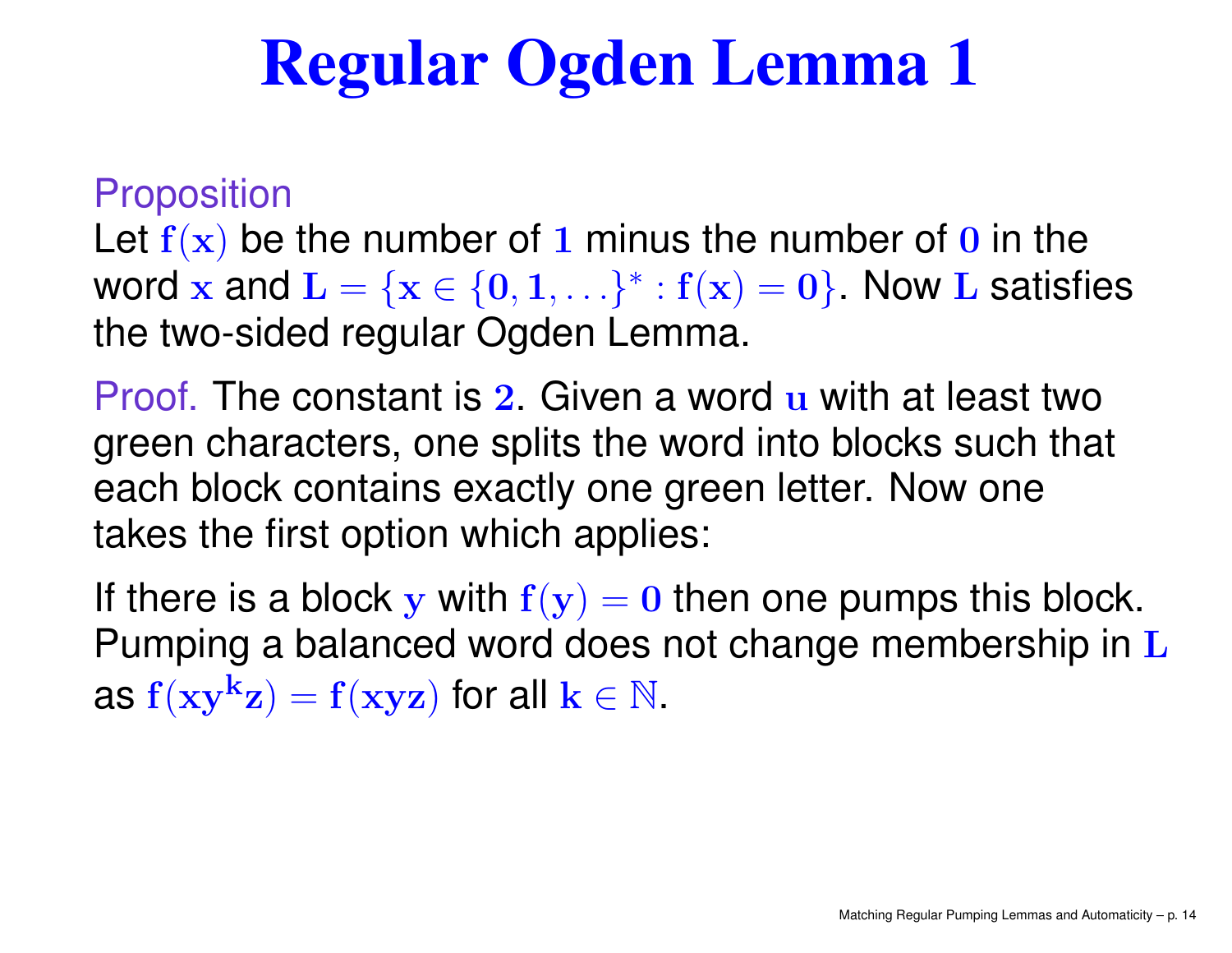## Regular Ogden Lemma 2

If there are two neighbouring blocks  $\mathbf{y}, \mathbf{z}$  with  $\mathbf{f}(\mathbf{y}) \cdot \mathbf{f}(\mathbf{z}) < \mathbf{0}$  $\mathbf{A}$  and  $\mathbf{A}$  and  $\mathbf{A}$  and  $\mathbf{A}$ then one selects first that block, say  $\mathbf y$  with  $\mathbf f(\mathbf y) \cdot \mathbf f(\mathbf y \mathbf z) \leq \mathbf 0.$ and the contract of the contract of the contract of the contract of the contract of the contract of the contract of the contract of the contract of the contract of the contract of the contract of the contract of the contra Let  ${\bf z}' = {\bf z}$  and as long as  ${\bf f}({\bf v}{\bf z}') \neq {\bf 0}$  one deletes the las  $hd \sim 1$   $f \sim 1$  This slassition to  $\mathbf{z}' = \mathbf{z}$  and as long as  $\mathbf{f}(\mathbf{y}\mathbf{z}')$  $(\theta)\neq\mathbf{0}$  one deletes the last symbol of  $\mathbf{z}'$ . This algorithm terr due to the discrete intermediate value theorem. Now one $^\prime$ . This algorithm terminates with nonempty  $\bf z$ ′ pumps  $\mathbf y \mathbf z$ ′ .

The remaining case is that all blocks have the same sign, say  $\mathbf{f}(\mathbf{y}) > \mathbf{0}$  for all blocks  $\mathbf{y}$  in the splitting. So one picks any  ${\bf y}$  and pumps it, all resulting words  ${\bf x}{\bf y}^{\bf k}$  $\rm f(xy^k$ <mark>z</mark> satisfy  $|{\bf z}|>0.$  Thus pumping is also here possible.

Note. L does not satisfy the one-sided regular traditional pumping lemma.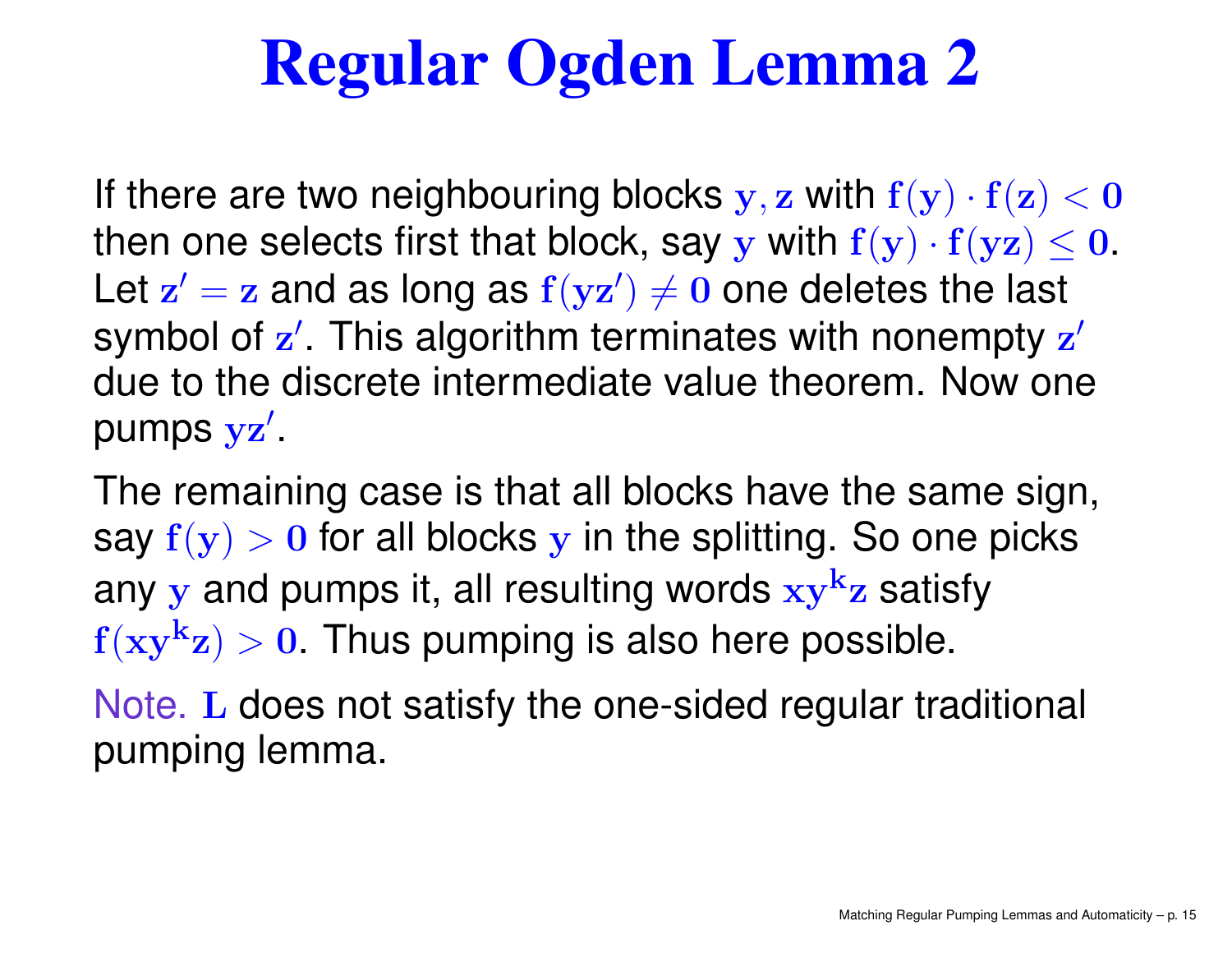## Two-Sided Pumping Limitations

#### Theorem

The automatic two-sided weak pumping lemma is satisfiedby  $\{ {\bf u} \in \{ {\bf 0}, {\bf 1} \}^*$  $^*$  :  ${\bf u}$  has as many 0s as 1s}.

Method: Pump first occurrence of 01, 10 which exists; for  $\{ {\bf a} \}^+ \{ {\bf a} \}^+$ , pump first symbol. Constant is  ${\bf k}=2.$ 

However, every language L which obeys the automatic weak pumping lemma satisfies that it can be decided inquadratic time.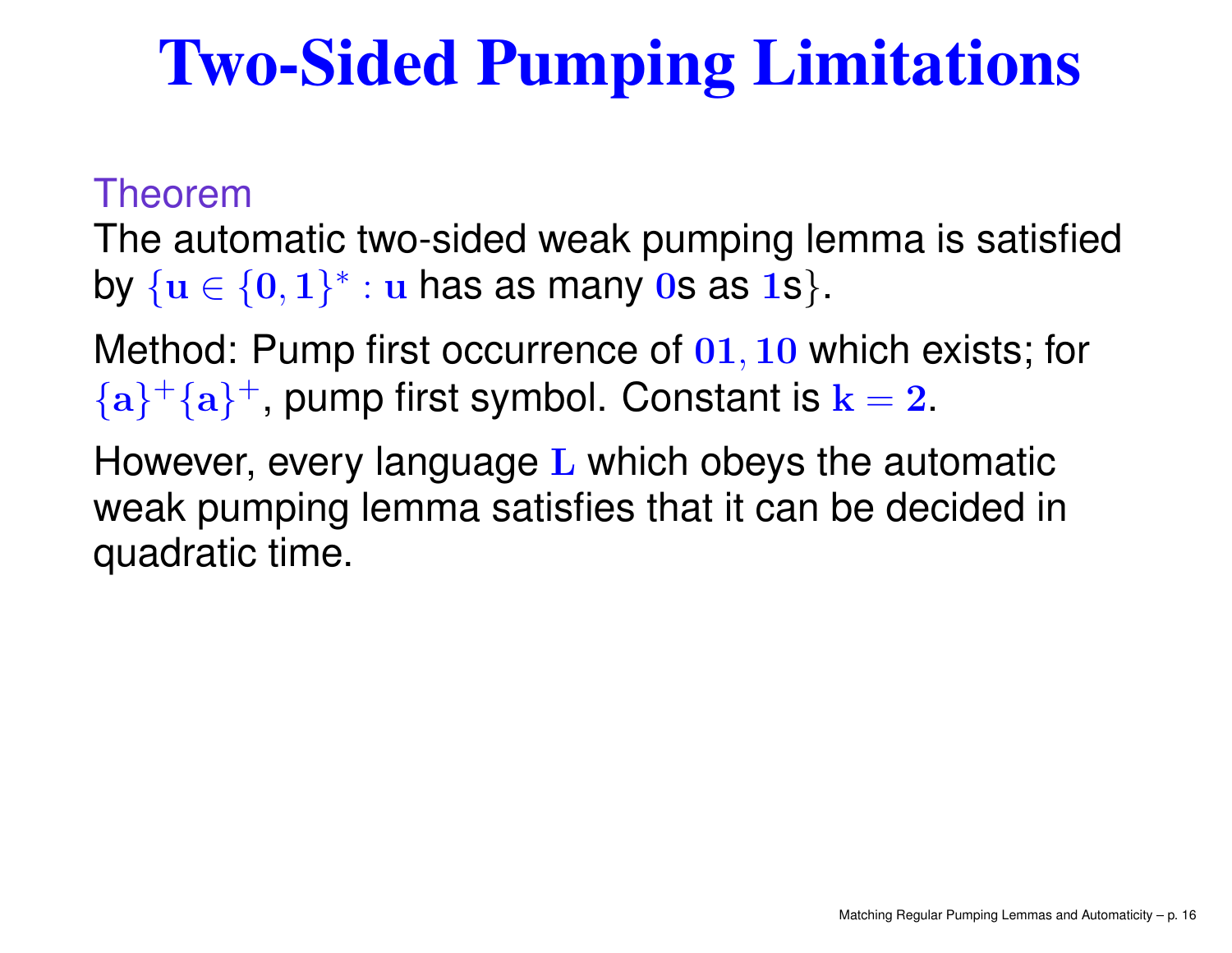## One-sided Automatic Pumping

### Theorem

The one-sided automatic regular Ogden Lemma is not matching.

Method: Let L be the language of all square-containing<br>have awarened a soal let be 22 all the sua is a same was of use ternary words and let  ${\bf k}=$  symbols then pump any marked symbol outside it else $= 20$ . If there is a square of up to  $18$ there are two occurrences of a symbol a with a marked b plus perhaps up to two further symbols between the two  $\mathbf a,$ pump the symbols strictly between the two  $\mathbf a.$ 

The same applies to traditional pumping lemma and weaktraditional pumping lemma.

Fact [Chak, Freivalds, Stephan and Tan 2016] All languages of the form  $\mathbf{L}^{*}$  satisfy the one-sided weak block pumping lemma and the pump is the full word, thusautomatic.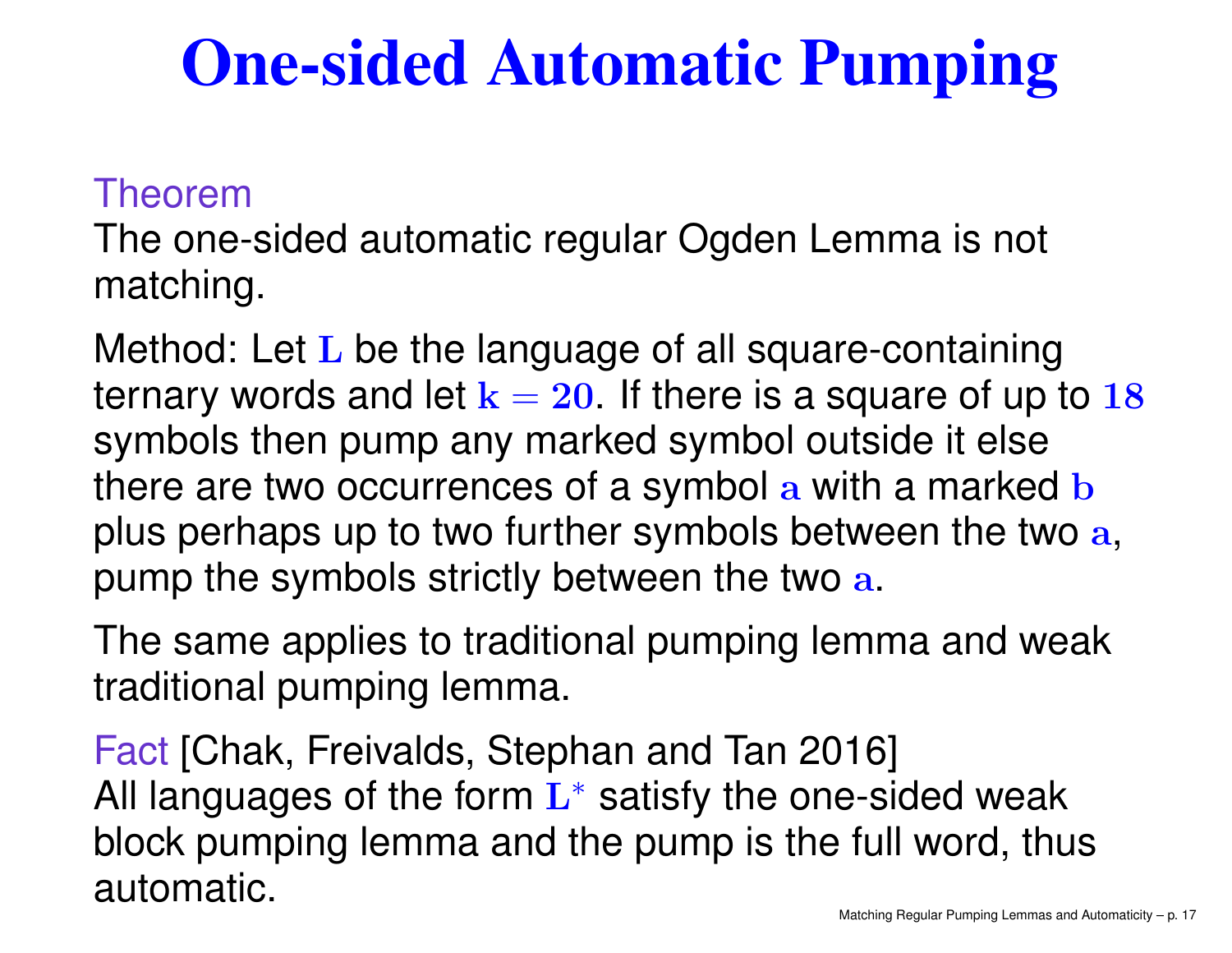### Regular Bader-Moura Lemma

Definition [Bader and Moura 1982]

The regular version of the Pumping Lemma of Bader andMoura can be stated as follows: If L is regular then there is a constant **k** such that for all words **u** which have distinguished symbols (painted in green) and excluded symbols (painted in red) where the word contains <sup>a</sup> block(subword) having at exactly  ${\bf k}$  green and no red symbols, one can split  $\mathbf{u}$  into  $\mathbf{x}, \mathbf{y}, \mathbf{z}$  such that  $\forall \mathbf{h} \in \mathbb{N}$   $[\mathbf{L}(\mathbf{u}) = \mathbf{L}(\mathbf{x}\mathbf{y}^{\mathbf{h}})]$ and in  ${\bf y}$  are 1 to  ${\bf k}$  green and no red symbols.  $\mathbf{h}_{\mathbf{Z}})]$ 

Note that this subword condition is satisfied whenever thenumber of the green symbols is at least  $(\mathbf{k-1})$  times the red symbols plus  $k$  and that for the context-free original version the green symbols had to outnumber the red onesexponentially.

The two-sided automatic Bader-Moura Lemma is matching, so the one-sided is of interest.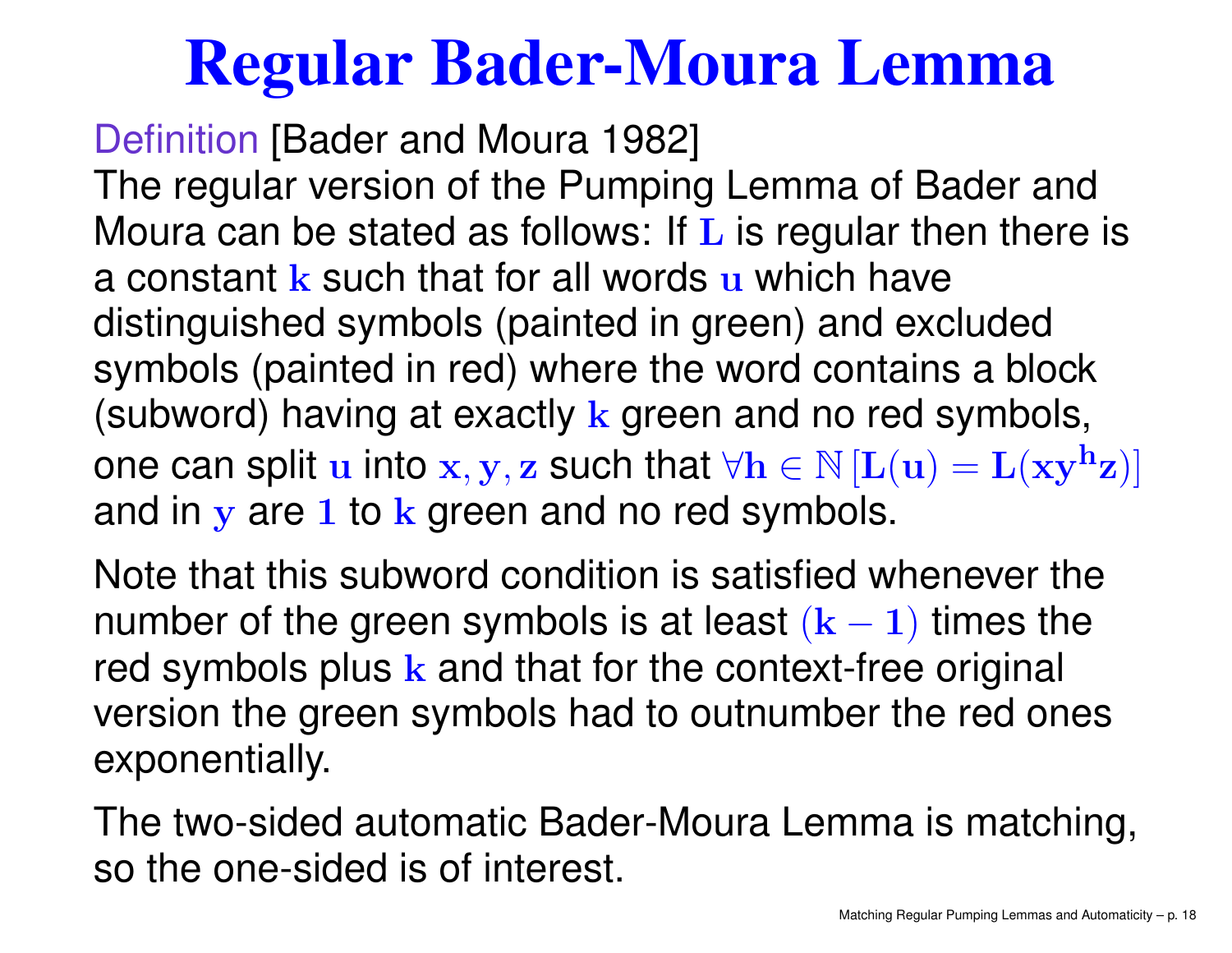# Example

Let the alphabet contain at least two symbols and let  $L$  contain all cube-containing words as well as all wordswhose length is not a nonzero power of 10. Then L satisfies<br>the externatic Parlex Maure larges with constant 2 the automatic Bader-Moura lemma with constant <sup>2</sup>.

Given a word u with a subword containing two green and no red symbols, one can split u as vabw where a is a green<br>symbol and h is a further symbol which is not rod noyt to symbol and  $\bf b$  is a further symbol which is not red next to  $\bf a$ .

If the length of  $\bf{u}$  is odd then all words  ${\bf v}({\bf a}{\bf b})^{\bf h}{\bf w}$  with  $h \in \{0\} \cup \{2, 3, 4, \ldots\}$  are in L else all words va<sup>h</sup>bw with  $h \in \{0\} \cup \{2, 3, 4, \ldots\}$  are in L. This is due to the fact that  $h \in \{0, 3\}$  are incorporated used and  $h > 3$  $h \in \{0, 2\}$  produces an odd length word and  $h \geq 3$ <br>produces a sube containing word produces <sup>a</sup> cube-containing word.

Note that an automatic function can detect whether thelength is odd and where the first occurrence of an ab as above in the word is. The state of the matching Regular Pumping Lemmas and Automaticity – p. 19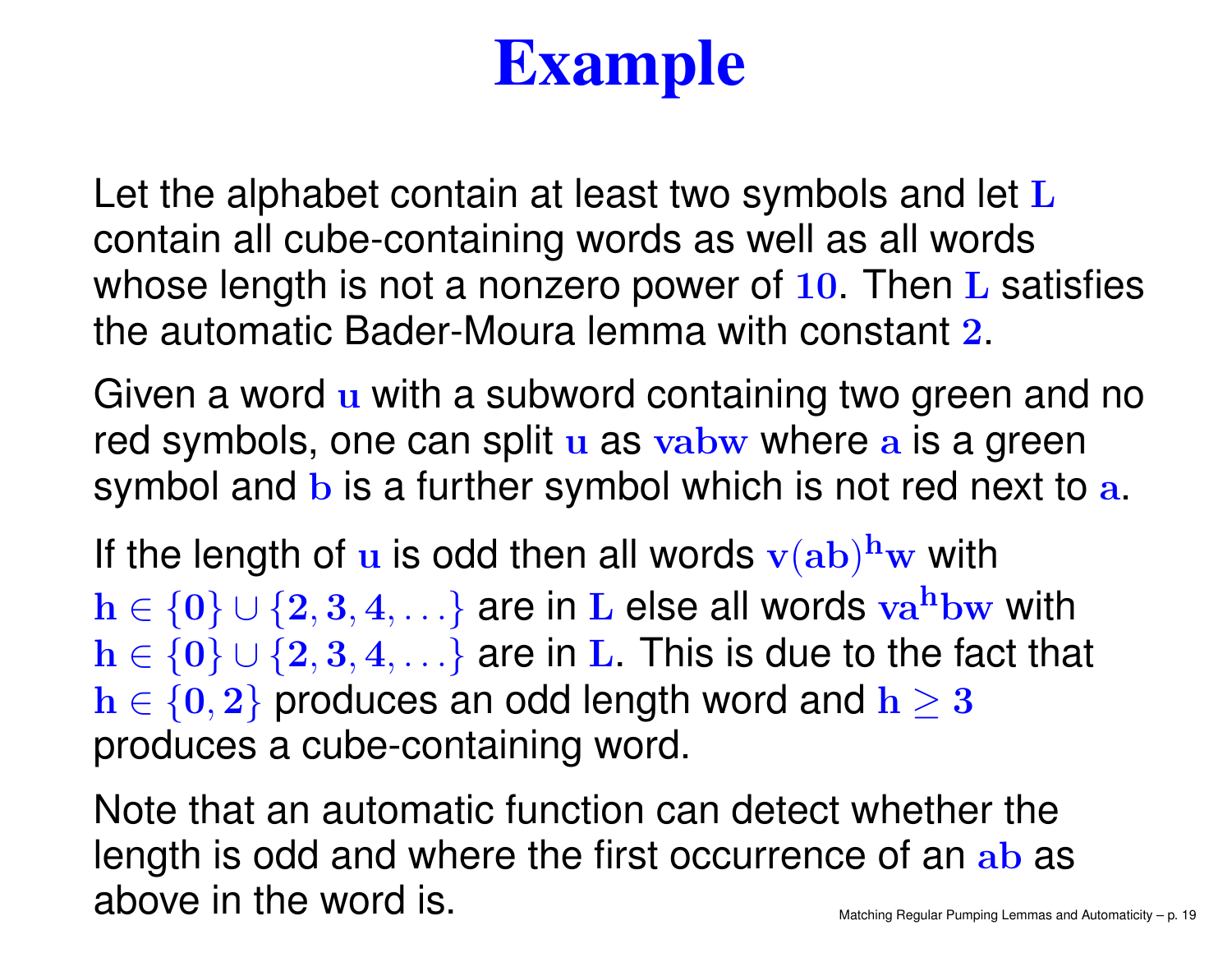## **Generalisation**

### Theorem

If L is (automatically) one-sided block pumpable then L satisfies (automatically) the one-sided regular pumpingLemma of Bader and Moura.

Proof. Let k be the block pumping constant and choose the same constant <mark>k</mark> for the Bader-Moura Lemma.

Given now a word  $\mathbf{u} \in \mathbf{L}$  with red and green symbols such<br>that there are leave as a website with no red area between that there are k green symbols with no red ones between them, an automatic function can now insert the separationmarkers @ exactly before each of the k green symbols and<br>an<sup>i</sup>it the werd winte bleeks as thet each inner black split the word u into blocks so that each inner block contains exactly one green and no red symbol. Now thepump consists of some consecutive inner blocks.

If the pump selection function of block pumping lemma is automatic, also the overall function to compute the pumpfrom the coloured word is automatic.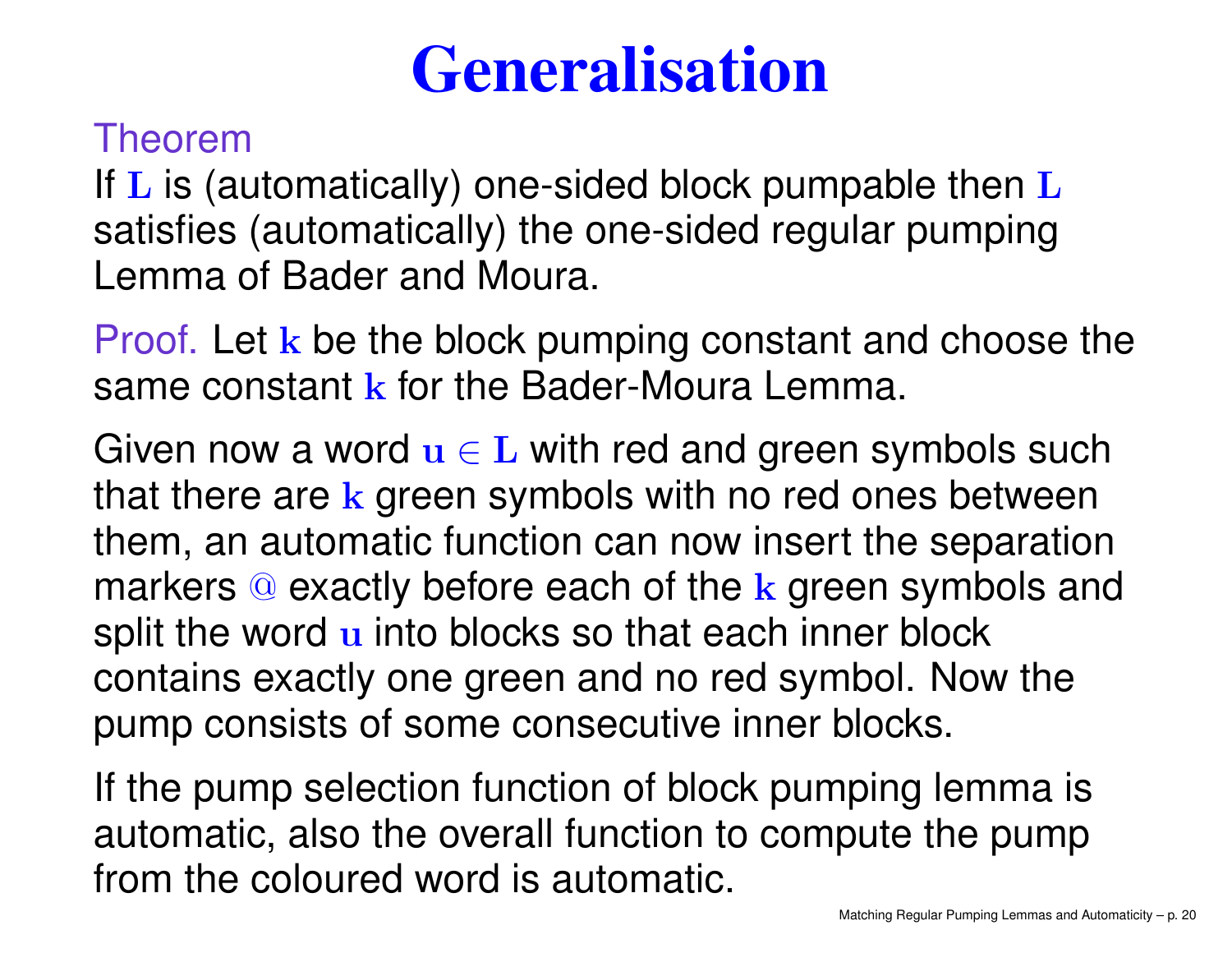# Open Problem

### **Conjecture**

If a language L is automatically one-sided block pumpable<br>than it is resuler then it is regular.

Note that for the case of only one inner block, the block pumping function is trivial and thus automatic and everylanguage pumpable with this constant is regular.

Furthermore, for the unary alphabet, one-sided block pumpable languages are regular. This holds in general forall one-sided block pumpable languages with polynomial growth [Chak, Freivalds, Stephan, Tan 2016].

None of the known examples of one-sided block pumpablelanguages admits an automatic pump function.